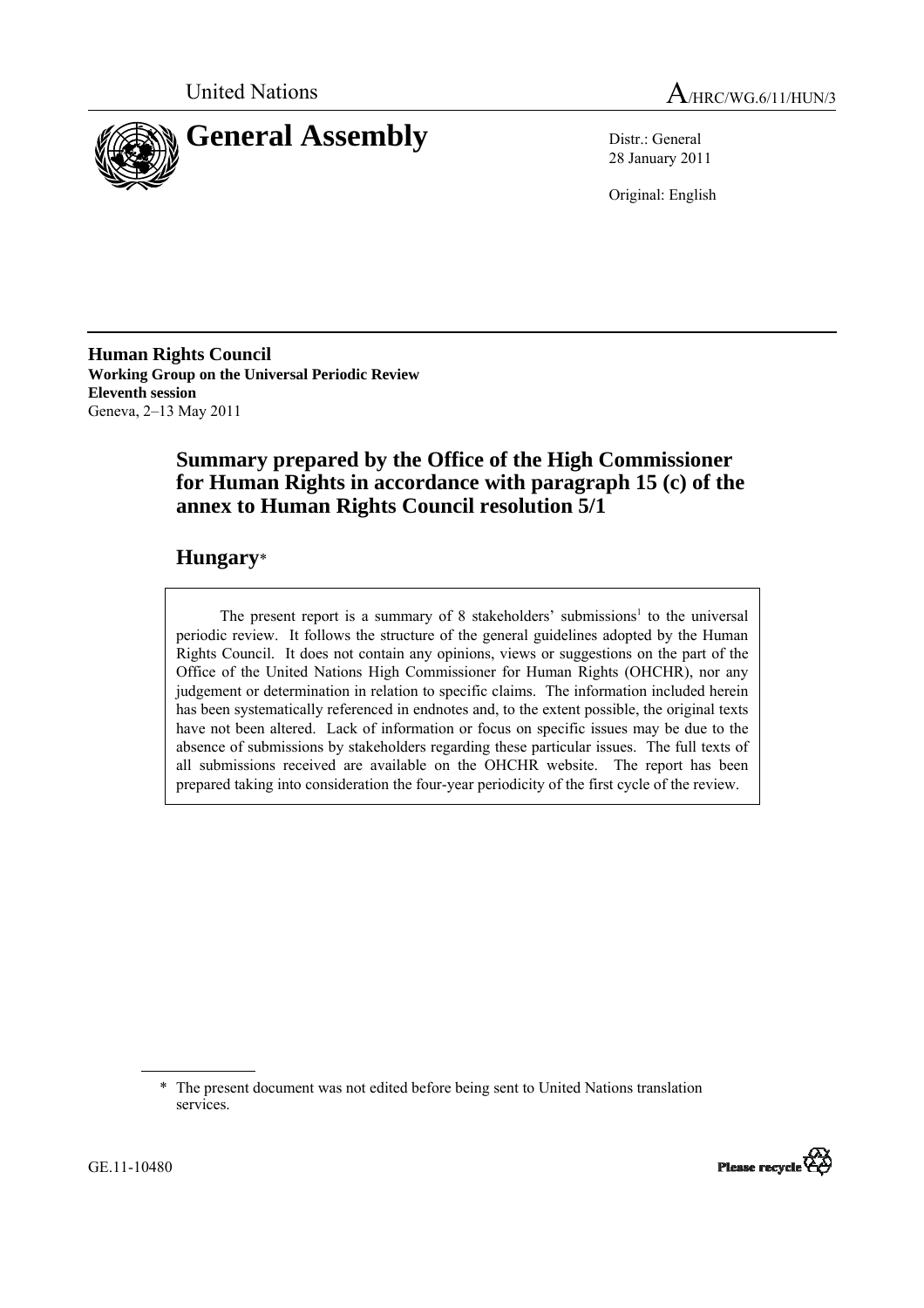# **I. Background and framework**

### **A. Scope of international obligations**

1. The Hungarian Helsinki Committee (HHC) and Joint Submission 1 (JS1) recommended that Hungary sign and ratify the Optional Protocol to the Convention against Torture and other Cruel, Inhuman or Degrading Treatment or Punishment and designate the national preventive mechanism.<sup>2</sup> The European Commission against Racism and Intolerance (CoE ECRI) recommended that Hungary ratify the Convention on the Protection of the Rights of All Migrant Workers and Members of their Families.<sup>3</sup>

### **B. Constitutional and legislative framework**

2. HHC reported that the new Government started to prepare a new Constitution without giving proper reasons on why it was necessary. HHC recommended, inter alia, that the Constitution should not be amended on an ad hoc basis.4

3. The Society for Threatened Peoples (STP) indicated that discrimination was prohibited in the Constitution.<sup>5</sup> The Council of Europe Advisory Committee on the Framework Convention for the Protection of Minorities (CoE ACFC) noted with satisfaction that substantial measures had been taken with a view to improving the legislative framework to prevent and combat discrimination, including the 2003 Equal Treatment Act.<sup>6</sup> STP recommended that laws against discrimination and racism must be made stricter.<sup>7</sup>

### **C. Institutional and human rights infrastructure**

4. CoE ACFC stated that the Equal Treatment Authority (ETA) was set up in 2005 and was competent for receiving complaints on discrimination and investigating matters on its own initiative.<sup>8</sup> CoE ECRI noted that, the role of the Parliamentary Commissioner for the Rights of National and Ethnic Minorities in protecting the rights of members of national and ethnic minorities was distinct from the anti-discrimination role played by the ETA. Whereas the ETA could impose a fine on parties that had breached the requirement of equal treatment, the Parliamentary Commissioner primarily sought an amicable solution and might make recommendations for broader change.<sup>9</sup> CoE ECRI recommended that Hungary make available clear and comprehensive information to the public regarding the various avenues of redress available to individuals where they feel that they have been victims of violations of the principle of equal treatment or, of their rights as members of national or ethnic minorities. It also reiterated its recommendation that Hungary ensure that sufficient resources are given to the anti-discrimination network to enable it to act as an efficient tool to combat any form of discrimination against Roma throughout Hungary.10

### **D. Policy measures**

5. CoE ACFC noted that the Parliament, in 2007, passed a resolution on the Strategic Plan to implement the Decade of Roma Integration programme for 2005–2015 laying down a set of tasks geared to equal treatment in the areas of education, employment, housing and health care.<sup>11</sup>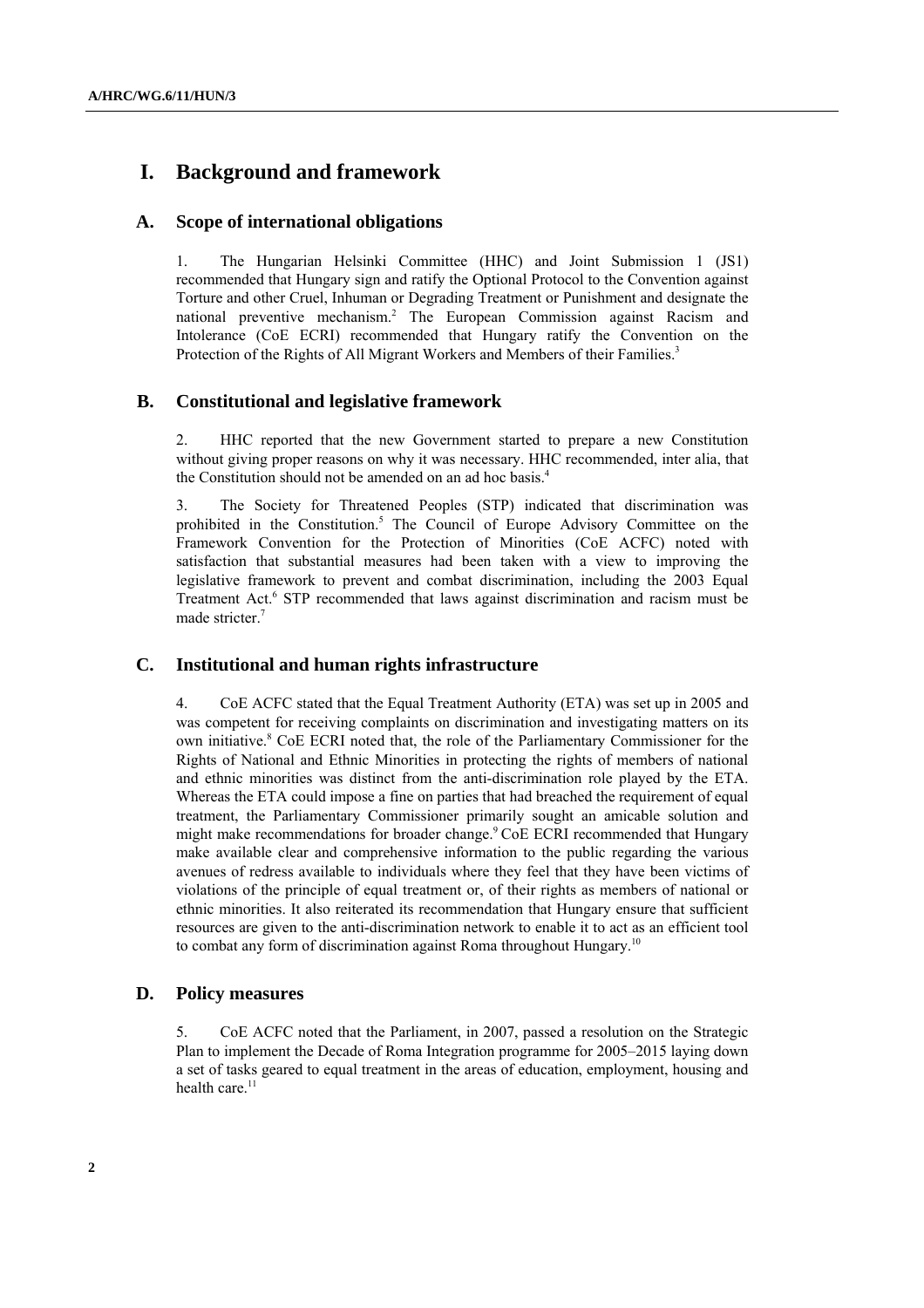# **II. Promotion and protection of human rights on the ground**

## **Implementation of international human rights obligations**

### **1. Equality and non-discrimination**

6. CoE ACFC noted Hungary's efforts to combat discrimination and integrate Roma in society. Nevertheless, the situation of Roma seemed to improve slowly and they still faced discrimination and difficulties in different sectors, in particular in employment, education and housing.12 Soeurs du Bon Pasteur (SBP) added that Roma women were particularly discriminated against.13 CoE ACFC urged Hungary to exert more efforts to prevent, combat and sanction the inequality and discrimination suffered by the Roma.<sup>14</sup>

7. JS1 stated that the Roma minority still experienced discrimination from the police and they usually faced immediate detention if they were accused of having committed a crime.15 COE ACFC expressed similar concerns and called on Hungary to carry out effective investigations and punish all instances of abusive conduct and discriminatory acts by police officers.<sup>16</sup>

8. Furthermore, HHC indicated that police officers were biased against the Roma, which might influenced the way the police treated victims of Roma origin and conducted in racially motivated crimes.17 JS1 indicated that such bias also affected LGBT persons and Jews in the pasts few years.<sup>18</sup>

9. Human Rights First (HRF) indicated that there had been a rise in serious, sometimes deadly, attacks against the Roma population since 2008.<sup>19</sup> JS1, Amnesty International (AI), CoE ACFC and CoE Commissioner expressed similar concerns.20 HRF added that it was believed that many incidents went unreported, and stated that instances of police illtreatment and discrimination against Roma contributed to the high level of mistrust of authorities among Roma communities, and thus, to the severe underreporting of racist and other violent acts.21 It also referred to the absence of adequate system for monitoring and public reporting of hate crimes.<sup>22</sup> AI recommended that Hungary, inter alia, ensure that racially motivated violence and other hate crimes be fully and effectively investigated and that those reasonably suspected of responsibility be prosecuted.<sup>23</sup>

10. CoE ECRI stated that incidents of vandalism against synagogues and Jewish cemeteries were not uncommon and that the expression of anti-Semitic views was on the rise. It recommended that Hungary continue and intensify its efforts to address all manifestations of anti-Semitism.<sup>24</sup>

11. AI stated that the Criminal Code criminalized assaults committed because of a victim's actual or perceived belonging to a national, racial, ethnic or religious group. However, it referred to a concern expressed by CoE ECRI that Hungarian law did not include general provisions under which, for all ordinary criminal offenses, racist motivation constituted an express aggravating circumstances.<sup>25</sup> Furthermore, AI referred to the documented cases, which illustrated that officials often failed to recognize racially motivated crimes as such, despite the fact that it was highly likely that the perpetrators attacked the victims because of their ethnicity, religion or sexual orientation.26 HRF, HHC and JS1 expressed similar concerns.<sup>27</sup> CoE ECRI recommended, inter alia, that Hungary make specific provisions in the criminal law for racist motivation for ordinary offences to constitute aggravating circumstances.<sup>28</sup>

12. JS1 reported that there were still many public buildings which were not accessible for people with disabilities.<sup>29</sup>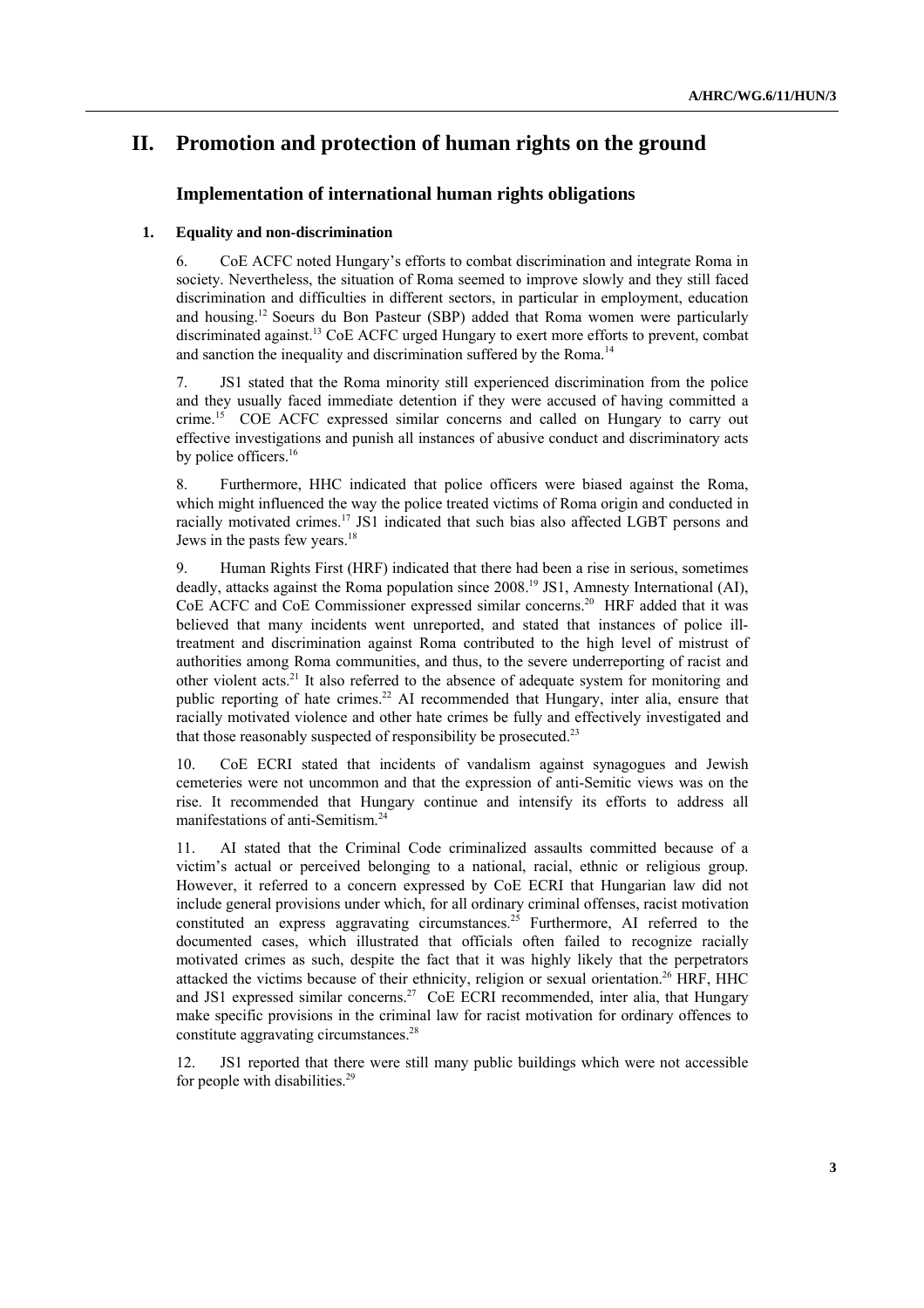#### **2. Right to life, liberty and security of the person**

13. HHC and JS1 reported that life imprisonment without the possibility of parole still existed and recommended that Hungary eliminate this sentence and make conditional release to all prisoners.30 HHC and JS1 also expressed concerns at the amendment of the Penal Code making it mandatory for the judges to sentence suspects to life imprisonment if certain conditions were met.<sup>31</sup>

14. The European Committee for the Prevention of Torture and Inhuman or Degrading Treatment or Punishment (CoE CPT) referred to a few complaints of excessive use of force by police at the time of apprehension and allegations of abusive language, including of a racist nature, by police staff during apprehension and/or in the course of interrogation. It recommended that Hungary continue to deliver a firm message, including through ongoing training activities that all forms of ill-treatment are not acceptable and that perpetrators of such acts and those condoning them will be severely punished.<sup>32</sup>

15. JS1 indicated that the Roma in pre-trial detention were reportedly more likely to suffer ill-treatment than others.<sup>33</sup> CoE ECRI recommended that Hungary take measures to prevent the occurrence of police misbehavior and mistreatment towards members of minority groups, in particular Roma.<sup>34</sup>

16. HHC and JS1 reported that the independent medical examination of persons who claimed to have been ill-treated by officials was not guaranteed and that physicians employed by the police or the penitentiary institution examined detainees before their placement in the detention facilities.<sup>35</sup> CoE CPT stated that there was no legal provisions guaranteeing the right of persons detained by police to have access to an external doctor Furthermore, CoE CPT stressed that the presence of police during medical examinations of detained persons could discourage those who have been ill treated from saying so. $36$  JS1 and HHC recommended that detainees who claim to have been ill-treated have access to independent medical examination.<sup>37</sup>

17. HHC noted that the existing alternatives to pre-trial detention were underused, and that the courts accepted the prosecution's motion for pre-trial detention in a high percentage of cases.38 HHC recommended that Hungary use alternatives to pre-trial detention.39

18. HHC stated that, in a number of cases, it was established that the requirements obliging the police to allow detainees to notify their relatives and that if the person is taken into a 72-hour detention, the authority has 24 hours to notify the relatives about it and about the place of detention were not met.<sup>40</sup> CoE CPT recommended that Hungary amend the legal provisions with a view to guaranteeing the right of persons detained by the police to inform a relative or third party of their choice of their situation as from the very outset of deprivation of liberty.<sup>41</sup>

19. Joint Submission 2 (JS2) reported that aliens apprehended by the police for unlawful entry or stay, with exception of unaccompanied minors and families with minors were detained even if they apply for asylum.<sup>42</sup> CoE ECRI made similar observations.<sup>43</sup>

20. CoE CPT stated that as a result of legislative changes in 2007 and 2008, the maximum period for which a foreign national could be detained before being brought before a judge had been reduced from five days to 72 hours and detention could be prolonged by a court decision for 30 days and could be renewed every 30 day, up to a maximum of six months.<sup>44</sup> However, JS2 reported that the review of detention by a court remained a merely formal procedure, as courts issued basically identical decisions every 30 days without a proper fact assessment. In addition, courts failed to assess whether the conditions to make use of alternatives to detention were met.<sup>45</sup> JS2 recommended that this judicial review should be made effective and should verify on its merits whether the grounds and conditions for the prolongation of detention are met.<sup>46</sup>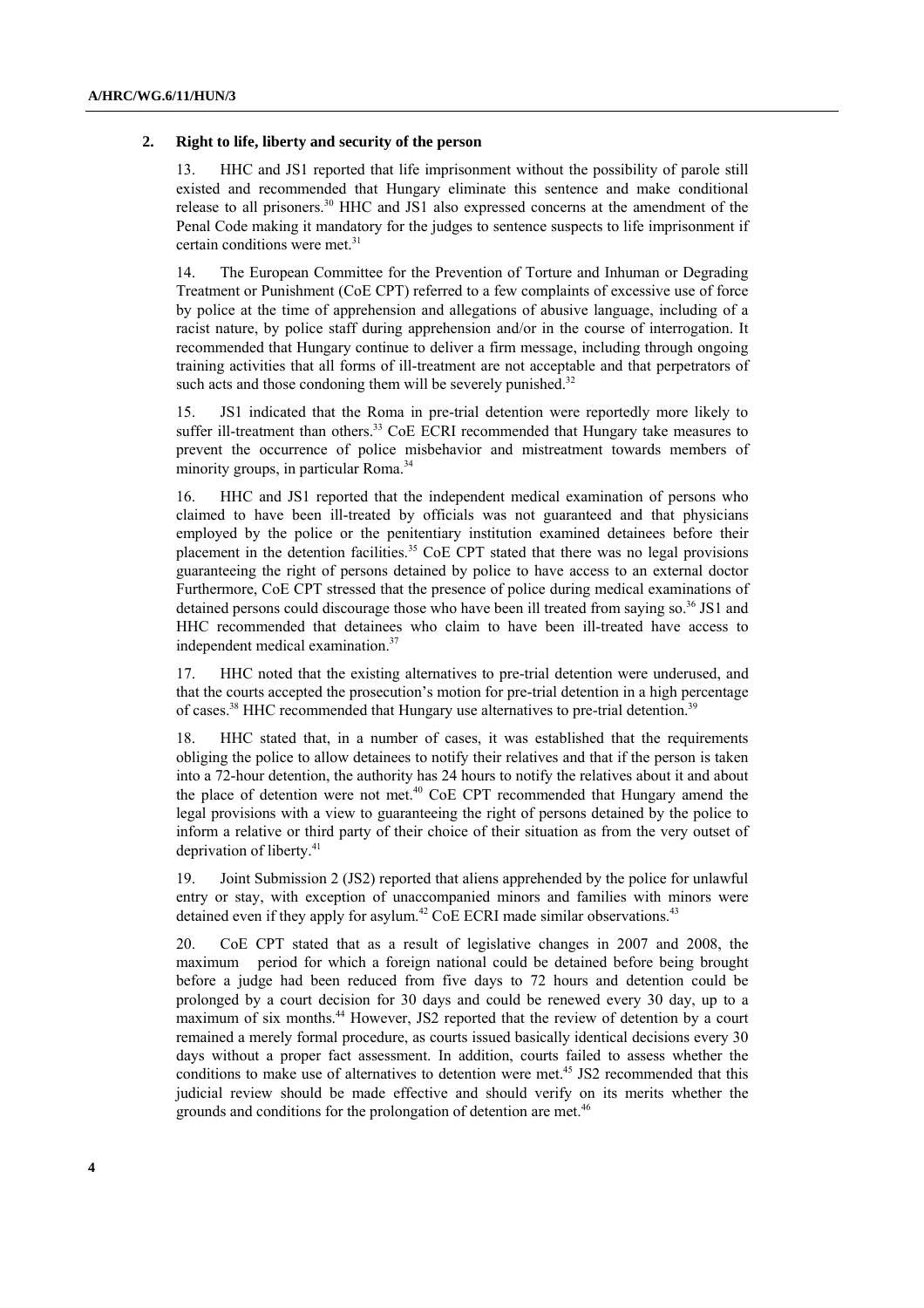21. JS1 echoed the concerns expressed by the Ombudsman over the detention conditions of juveniles in Tököl and Szirmabesenyő as well the criticism with regard to the high number of violent acts among inmates in these institutions.<sup>47</sup>

22. JS1 and JS2 indicated that the practice of keeping asylum seekers in detention beyond the period of pre-assessment procedure of maximum 15 days continued in 2009- 2010, clearly in violation of national law and despite the intervention of the Prosecutor General in April 2010 to put an end to it.<sup>48</sup> JS1 and JS2 recommended that the practice of arbitrarily detaining asylum seekers beyond the period prescribed by the law should be stopped.<sup>49</sup>

23. JS1 indicated that the placement of persons with intellectual and multiple disabilities in large residential institutions was favoured over services that support the participation of persons with disabilities in the community. There were no overall legal regulation and governmental strategy for deinstitutionalization.<sup>50</sup>

24. JS1 reported that detention conditions of irregular migrants were in violation of international standard as access to recreational activities, proper hygienic conditions, and regular access to health care and psycho-social assistance were not provided. It noted that in most of the alien policing jails the detention regime was strict.<sup>51</sup> CoE CPT recommended that Hungary make further efforts to develop the regime applied to foreign nationals held in holding facilities with a view to enlarging the offer of purposeful activities and that Hungary increase the doctor's attendance hours in Nyirbator holding facility.<sup>52</sup> Additionally, JS2 recommended that Hungary ensure the provision of training for the staff of holding facilities for aliens, including on foreign languages, intercultural communication and conflict resolution.<sup>53</sup>

25. While noting information that prison overcrowding had been on the decrease, CoE CPT noted that overcrowding continued to be a serious problem in a number of prisons. It encouraged Hungary to combat prison overcrowding, by, inter alia, placing particular emphasis on non-custodial measures in the period before the imposition of a sentence and increasing the use of alternatives to imprisonment.<sup>54</sup>

26. HHC referred to restrictions of the detention's conditions of grade IV prisoners (inmates who are regarded extremely dangerous) who were placed in special security units or cells. It noted that such prisoners were not provided with a written decision and the reasons on their allocation to grade IV. CoE CPT made similar observations and added that no possibilities of appeal for such decision were provided. HHC recommended that such prisoners should be provided with a written decision including the reasons for their placement in the Grade IV group.<sup>55</sup>

27. CoE CPT noted that the practice of holding remand prisoners in police establishments had been a major theme in the CoE CPT's dialogue with Hungry. It recommended that Hungary completely end the practice of holding remand prisoners in police establishments.<sup>56</sup>

28. JS1 indicated that gender-based violence was officially considered as a social problem.57 SBP provided statistics on the scope of the phenomenon and reported that sexual violence was common within families and that victims suffered prejudices and were often held responsible for what happened to them within the police and the justice system.<sup>58</sup> JS1 stated that the definition of rape was based on the use of force rather than the lack of consent and that there was no specific law on domestic violence against women.<sup>59</sup> SBP recommended that Hungary draft national preventive programme and establish a national observatory on gender-based violence.<sup>60</sup> JS1 recommended, inter alia, that Hungary provide a clear definition of domestic violence in legislation and introduce it as a crime in the Penal  $Code.<sup>61</sup>$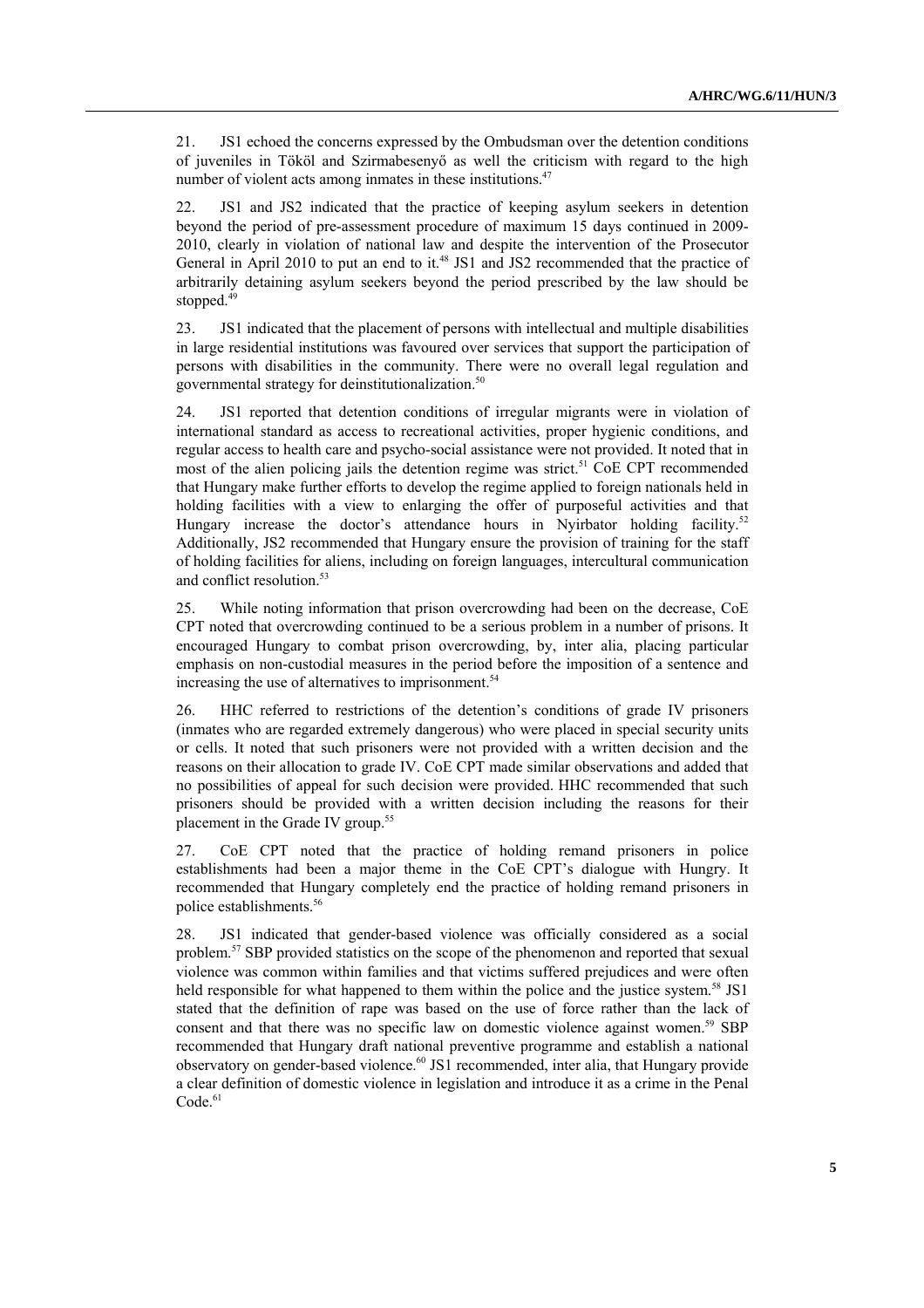29. JS1 registered a number of shortcomings in dealing with human trafficking, including the limited scope of its definition in the Criminal Code, lack of assistance to victims, focus on international trafficking leaving victims of internal trafficking without assistance. Victims, even minors, were rather treated as criminals. JS1 added that the majority of identified cases of trafficking were for sexual exploitation and most victims were women $62$ 

#### **3. Administration of justice, including impunity, and the rule of law**

30. HHC reported on a number of shortcomings in the mandate and resources of the Independent Law Enforcement Complaints Board, including the fact that the Board was not vested with the right to hear police officers.<sup>63</sup> Furthermore, CoE CPT mentioned that the Board did not have the power to initiate inquires ex officio.<sup>64</sup>

31. JS1 reported that people who were under guardianship were mostly deprived of their right to participate and act directly in civil and administrative procedures, since it was the guardian who acted on their behalf. In criminal procedures, involving private prosecution, the guardian decided whether or not to go to court.<sup>65</sup>

32. HHC reported that the recent amendments had led to a situation in which juvenile offenders committing petty offences almost inevitably ended up in confinement for up to 45 days. If caught in the act, they could be automatically taken into short-term detention (up to 72-hours).<sup>66</sup> HHC and JS1 recommended that Hungary eliminate this possibility and ensure that alternative sanctions in petty offence proceedings against juveniles are applicable.<sup>67</sup>

33. HHC reported on deficiencies in the appointment of the ex officio defense counsels, which was to a great extent due to the fact that the investigating authority was completely free to choose the lawyer to be appointed.<sup>68</sup> Furthermore, JS1 noted that the free defence attorneys usually did not make efforts in the underpaid cases (free defence attorneys for disadvantaged persons provided by states), especially when Roma persons were involved.<sup>69</sup> HHC recommended that effective steps should be taken in order to address the structural deficiencies of the system of ex officio appointments and enhance the quality of the performance of ex officio defense lawyers.<sup>70</sup>

34. Furthermore, CoE CPT stated that Hungary did not amend the legislation to ensure access to a lawyer as from the very outset of deprivation of liberty, as recommended by CoE CPT in 2005. It noted that the majority of persons interviewed in 2009 stated that they had not been allowed to contact a lawyer while having the status of 'apprehended' persons during an initial period of up to 12 hours in police custody.<sup>71</sup>

35. JS2 reported that some asylum seekers (together with irregular migrants) held in detention were unable to have access to proper legal aid and the provision of the legal assistance was mainly sustained by NGOs and external funding.72 JS2 recommended that Hungary ensure effective access to free legal aid and reform the free legal aid scheme to enable the reimbursement of costs made by applicants.<sup>73</sup>

#### **4. Right to family life**

36. JS1 reported that Roma children were over-represented in the child protection system, with a higher proportion placed in professional care institutions or in a children's home. Unlike Roma, a bigger proportion of other children were placed into family-like care or community settings. Roma children appeared to be removed more frequently for economic reasons than others.<sup>74</sup>

37. While Hungarian legislation provided for the right to family reunification, JS2 indicated that refugees from Somalia were *de facto* excluded from this possibility, as travel documents of that country were not accepted and no alternative regime to substitute the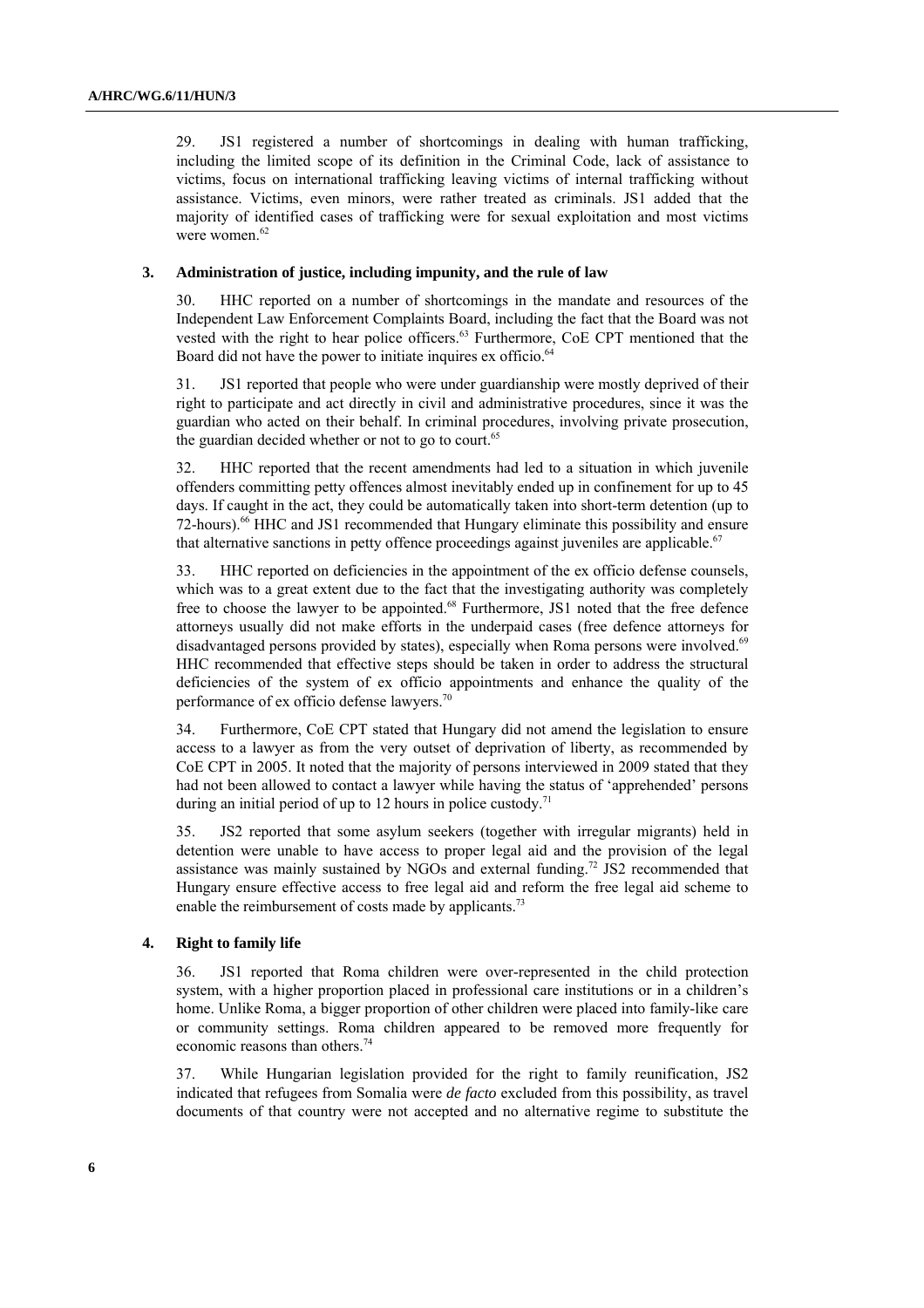non-accepted travel documents was established by Hungary.<sup>75</sup> JS2 recommended that Hungary elaborate a mechanism to enable Somali citizens granted protection in Hungary to reunite with their family members not holding a valid and recognised travel document.<sup>76</sup>

### **5. Freedom of expression, association and peaceful assembly and right to participate in public and political life**

38. CoE ACFC noted the failure to change the current legislation, which made it extremely difficult to punish hate speech.<sup>77</sup> CoE ECRI made similar observations.<sup>78</sup> CoE Commissioner encouraged Hungary to adopt measures to protect human rights of all members of minorities affected by hate speech and to align legislation and practice with the European human rights standards.<sup>79</sup>

39. JS1 referred to reported numerous instances of anti-Roma statements by public authorities and politicians and statements advocating hatred towards the Roma.<sup>80</sup> The Commissioner for Human Rights of the Council of Europe (CoE Commissioner) and CoE ACFC made similar observations.<sup>81</sup> STP mentioned that the radical right-wing party, "Jobbik," exploited the "anti-Gypsy" sentiment during the  $2010$  general elections.<sup>82</sup> JS1 considered that, apart from two decisions from the Equal Treatment Authority, Hungary had not taken sufficient steps to ensure effective implementation of the relevant legislation against public authorities in relation to prohibiting incitement to racial discrimination.<sup>83</sup> CoE ACFC called on the authorities to envisage measures for combating and sanctioning the use of hate speech in political discourse.<sup>84</sup>

40. CoE ACFC referred to information that racist articles insulting the Roma had been published in certain privately-owned media and that media often emphasised, without any apparent need, the ethnic origin of alleged perpetrators of criminal offences, if they were Roma. It invited Hungary to take measures to combat the dissemination of stereotypes or hate speech by certain privately owned media, while fully respecting the editorial independence of the media, and to encourage the media to play a more positive role in promoting mutual understanding and respect.<sup>8</sup>

41. JS1 reported that the denial of crimes committed during the National Socialist or Communist regimes was recently criminalised and the relevant law was too vague and consequently, it could be used to create a chilling effect on free speech.<sup>86</sup>

42. JS1 reported that the Public Service Broadcasting Television and Radio and the National Media and Telecommunication Authority were not independent from the government with respect to the nomination process and financing.<sup>87</sup>

43. The Council of Europe Group of States against Corruption (CoE-GRECO) considered that further training to public officials on the implementation of the freedom of information legislation and the general public's awareness raising about their right of access to information were required.88

44. JS1 reported on numerous legal provisions barring persons under plenary or partial guardianship from attaining certain positions in or memberships of social organisations.<sup>89</sup>

45. JS1 stated that the legislation required all demonstrations to be announced three day before the demonstration. However, the Hungarian Constitutional Court and the European Court of Human Rights decided that the requirement was not applicable in all matters and therefore, the lack of compliance with the three-day-requirement should not result in the obligation from police to disband an assembly. JS1 recommended that Hungary modify the act on freedom of assembly accordingly.<sup>90</sup>

46. JS1 stated that the annual LGBT demonstrations were attacked by right-wing extremists and the police fell short in protecting the demonstrators.<sup>91</sup>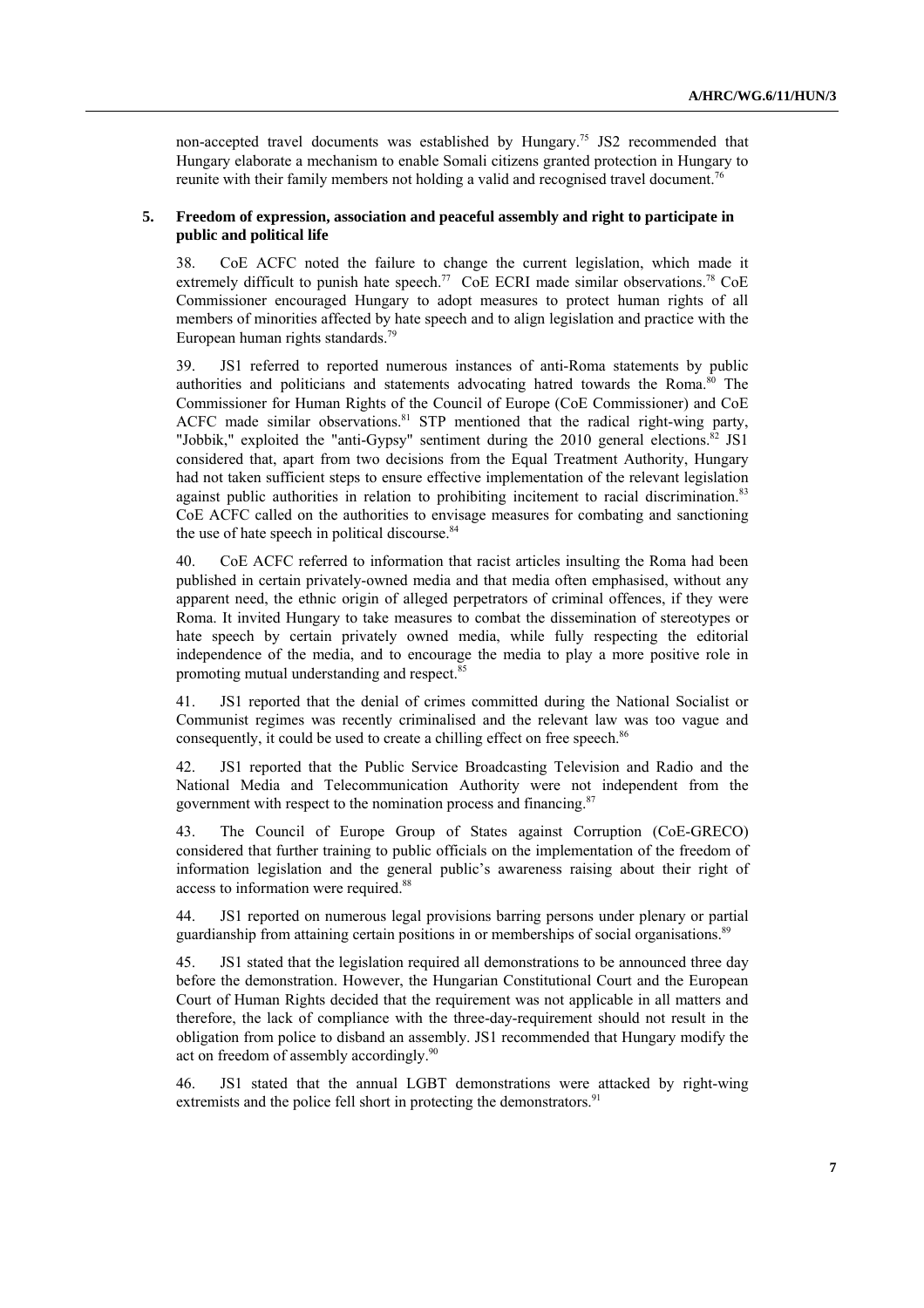47. JS1 indicated that the Constitution deprived citizens under guardianship from their right to vote, a situation that the European Court of Human Rights found in contradiction with Article 3 of Protocol No. 1 to the European Convention. JS1 recommended that Hungary amend the Constitution accordingly.<sup>92</sup>

48. JS1 noted that the polling stations were not accessible for persons with disabilities, the election materials were not available in easy-to-read format, and the ballot counting committee could not communicate properly with persons with disabilities.<sup>93</sup>

49. CoE ACFC regretted that there was inadequate representation of national minorities in the Parliament. It stated that a specific mechanism for the representation of minorities in the Parliament was lacking.<sup>94</sup> JS1 referred to a recent proposed bill which stipulated the parliamentary representation of the 13 national and ethnic minorities through a maximum of 13 reserved seats. The number of votes needed to gain a mandate were, however, too high.<sup>95</sup>

#### **6. Right to work and to just and favourable conditions of work**

50. SBP referred to the increasing unemployment rate and listed the major challenges facing the labour market.<sup>96</sup> JS1 indicated that the Roma minority was four to five times more likely to be affected by unemployment than the majority of the population. With the majority of the Roma living in economically disadvantaged regions, the low level of education and training and discrimination in the labour market were aggravating factors.<sup>97</sup> STP, SBP and CoE ECRI raised similar concerns.<sup>98</sup> STP stated that the state training programs, which intended to make it easier for Roma to enter the job market were not specifically geared toward Roma.<sup>99</sup> SBP regretted that programs relating to employment were short-term in nature and addressed only a small number of people.<sup>100</sup>

51. JS1 indicated that people with disabilities had significantly lower education and a high proportion of them were unemployed. Persons with disabilities who belong to the Roma minorities were in a specifically vulnerable situation.<sup>101</sup>

#### **7. Right to social security and to an adequate standard of living**

52. JS1 indicated that some of the services to persons with disabilities and the conditions of their availability failed to provide appropriate social protection.<sup>102</sup> The European Committee on Social Rights (CoE ECSR) reported that the minimum old age, survivor's, orphan's and disability pensions as well as the minimum monthly job-seeker aid and entrepreneurial benefit were inadequate.<sup>103</sup>

53. JS1 reported that, in general, the equal access to health care services was not ensured for persons with intellectual disabilities regarding quality, fees, infrastructure and geographical accessibility.104

54. While welcoming the recent steps taken towards reducing inequalities experienced with respect to the health care system, CoE ECRI observed that the overall health status of Roma remained less favourable than that of non-Roma and that the average life expectancy of Roma was more than ten years shorter than that of non-Roma. It referred to the empirical studies showing that Roma continued to suffer difficulties in receiving treatment in hospitals.<sup>105</sup> CoE ACFC made similar observations.<sup>106</sup>

55. JS1 stated that coercive sterilisation remained a concern for Roma women and reported that Hungary had failed to fully implement the recommendations made by CEDAW in its 2006 decision, which found that Hungary had breached the Convention in the case of A.S vs. Hungary, in which a Roma woman had been sterilised without her informed consent.107 CoE ECRI made similar observations and urged Hungary to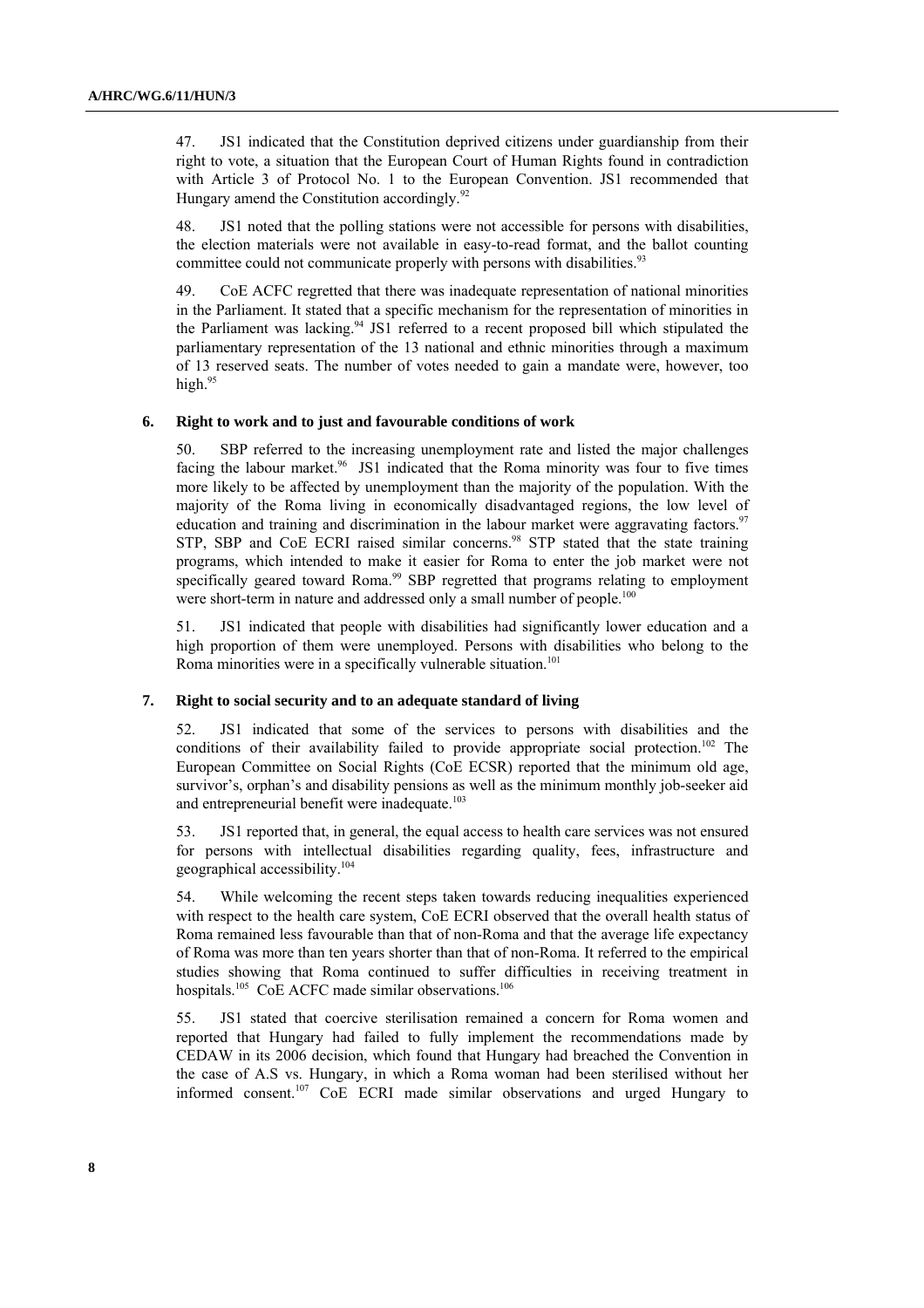implement the recommendations of CEDAW and to repeal the legal provisions allowing of 'emergency' sterilisation to be performed without a woman's informed consent.<sup>108</sup>

56. JS1 reported that women's reproductive health care services were often limited, as it was argued that mothers' right to choose was in conflict with the right to life of the foetus.<sup>109</sup>

57. SBP noted an increase in alcoholism, suicide rate and homelessness.<sup>110</sup>

58. JS1 mentioned that hundreds of thousands of citizens lived in inadequate conditions, including around 130,000 people (mostly Roma) who lived in segregated settlements.<sup>111</sup> CoE ACFC stated that a number of anti-segregation plans had been set up to re-house Roma in areas inhabited by majority communities. However, despite these measures, many Roma families still lived in substandard housing.<sup>112</sup>

59. JS1 noted that Roma faced discrimination when applying for private or social housing. CoE ECRI noted that access by Roma to social housing was hindered, partly by the sale of significant proportions of public housing and in some areas by the adoption by local authorities of arbitrary rules as to eligibility of public housing, which in practice resulted in indirect discrimination against Roma.113 SBP also underlined the role of local administration in establishing discriminatory rules and practices.<sup>114</sup>

60. CoE ECRI noted that the forced evictions were widely and frequently reported and that Roma families had continued to face disproportionate numbers of evictions. JS1 explained that local governments offering social housing often evicted poor families, because they could not pay their rent and Roma were overrepresented amongst these families.<sup>115</sup> CoE ACFC made similar observations.<sup>116</sup>

#### **8. Right to education and to participate in the cultural life of the community**

61. CoE ACFC stated that the rate of Roma children attending schools were lower that those of other children, particularly where girls were concerned, notwithstanding the various remedial tuition programmes and grants provided for young Roma. It noted also that there was a high drop out at the end of primary schooling.<sup>117</sup>

62. CoE ACFC welcomed that an explicit ban on segregation was introduced in legislation. CoE ACFC was concerned that, despite the central authorities' political will to put an end to segregation of Roma children, segregation of Roma children being placed in special schools or within public schools, subsisted in practice.<sup>118</sup>

63. JS1 reported that an increasing number of Roma children were deprived of equal education due to school segregation.<sup>119</sup> JS1 referred to court decisions that banned a number of municipalities from their segregating practices and closed their schools for exclusively Roma children.120 CoE ACFC expressed concern, however, that despite a number of court decisions ruling that the ban on segregation had been violated by a number of local authorities, schools concerned had not yet taken adequate measures to remedy the situation.<sup>121</sup>

64. Furthermore, JS1 noted that Roma children were also overrepresented in schools for children with mental disabilities due to discrimination.<sup>122</sup> STP and CoE ECRI raised similar concerns.123 CoE ECRI noted that the efforts made to combat the disproportionate representation of Roma children in special schools for children with mental disabilities, though they had some positive effects, could not be said to have a major impact in practice so far.<sup>124</sup> JS1 recommended that Hungary eliminate segregated education within a fixed period of time and draft a strategy for the introduction of an inclusive education.<sup>125</sup>

65. JS1 reported that children with severe and multiple disabilities were not guaranteed the right to participate in the public school system.<sup>126</sup>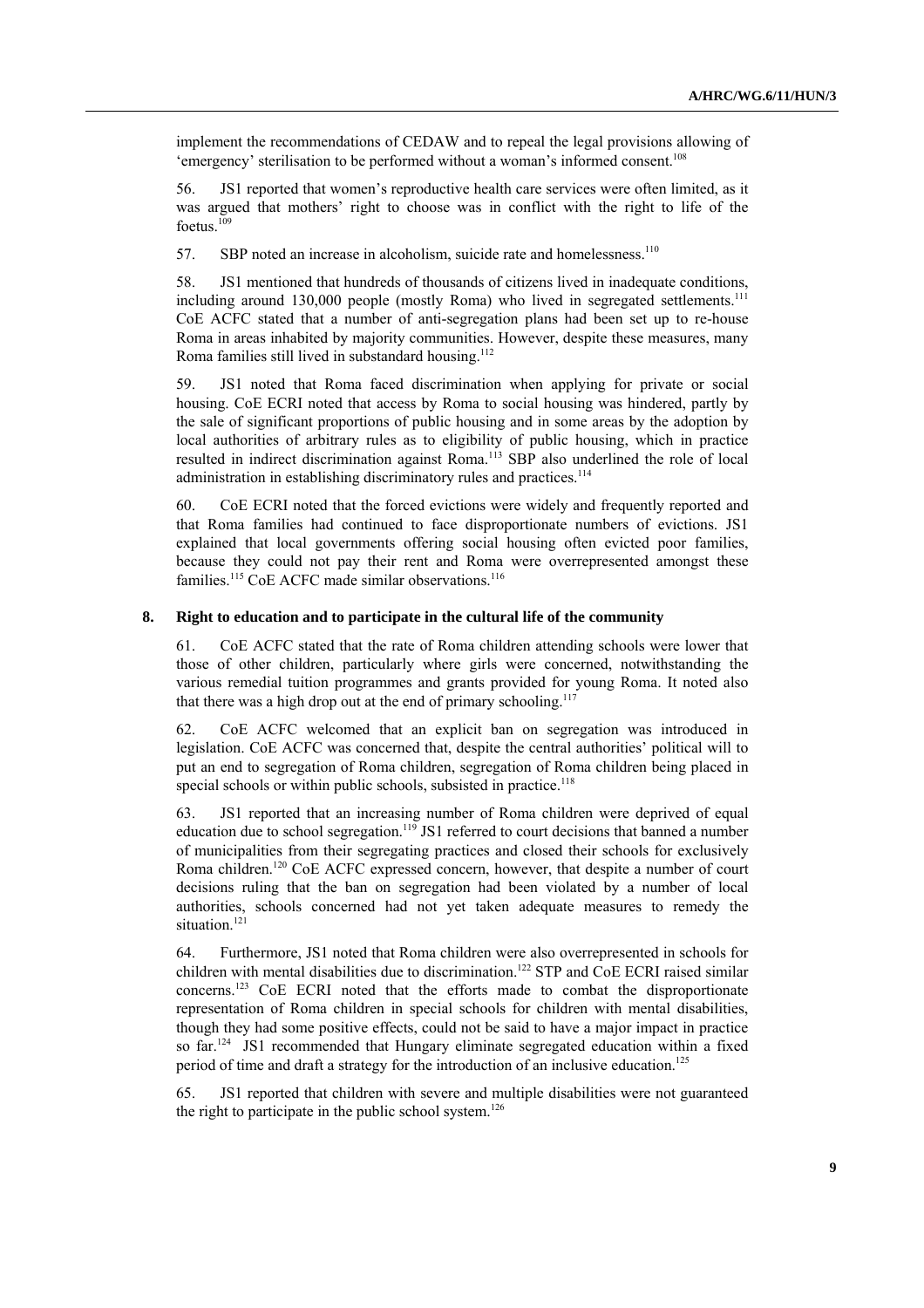#### **9. Minorities and indigenous peoples**

66. CoE ACFC noted that the Parliament, in 2005, amended the Act on the Rights of National and Ethnic Minorities to increase national minorities' powers of self-governments and to rectify some of the problems that had emerged in its implementation and that national minorities had now functional and financial autonomy and had been allowed to take administrative and financial responsibilities for educational and cultural institutions.<sup>127</sup> While referring to a number of concerns about this new system, CoE ECRI, recommended that Hungary continue to keep minority self-government system under review to identify and address new and remained shortcomings.<sup>128</sup>

67. JS1 indicated that minorities' right to give an opinion and to be consulted through the minority self-government system was ensured in law. However, it was in many cases ignored in practice when it comes to issues related to minorities' social and economic rights because that law left to municipal governments a wide margin to manoeuvre.<sup>129</sup>

68. CoE ACFC reported that radiotelevision channels continued to broadcast in the languages of national minorities but at off-peak times.<sup>130</sup>

69. CoE ACFC noted with satisfaction that the teaching of minority languages was incorporated into the public education system. It also noted with interest that Romani and Beash were recognized minority languages and lessons in these languages were also available and that the possibility of using the minority languages in public bodies and administrative procedures was extended to the Romani and Beash languages.<sup>131</sup>

70. CoE ACFC invited the Hungarian authorities to maintain their support for the cultural activities of the national minorities' organizations and to ensure that budgetary cuts will not affect disproportionally persons belonging to national minorities.<sup>132</sup>

71. STP and SBP indicated that the largest minority in Hungary was Romani.133 STP indicated that the Roma were among the poorest in the population.<sup>134</sup>

72. CoE ACFC was deeply concerned by the persistent lack of effective participation of the Roma in social and economic life, despite the numerous steps taken by the Hungarian authorities to improve the integration of Roma into various spheres of life.<sup>135</sup>

#### **10. Migrants, refugees and asylum-seekers**

73. JS2 stated that Hungary had failed to elaborate a complex and comprehensive integration strategy that would give refugees and other foreigners granted international protection a chance to better integrate into the society from an early stage.136 CoE ECRI highlighted the urgent need for integration policy for refugees. Furthermore, it observed that the main problems faced by refugees and other migrants in integrating in society appeared to stem from the deeply entrenched negative stereotypes and attitudes of the public towards them. It noted that the obstacles faced by refugees in integrating in the society, due largely to prejudices towards them, were a major factor in a high departure rate of refugees from Hungary.<sup>137</sup>

74. JS2 noted the difficulties encountered by refugees and other foreigners granted international protection in accessing the labour market, such as communication difficulties, the lack of recognition of diplomas or discrimination due to racism or xenophobia. JS2 also reported that the combination of an unreasonably short-term (one-year) residence entitlement and the obligation to obtain a work permit often led to the *de facto* exclusion from the labour market of persons granted tolerated or stateless status.<sup>138</sup>

75. JS2 noted that housing remained a problematic issue, as refugees faced serious discrimination when attempting to find private housing on the basis of their racial and ethnic background, in addition to administrative burden imposed by the Office of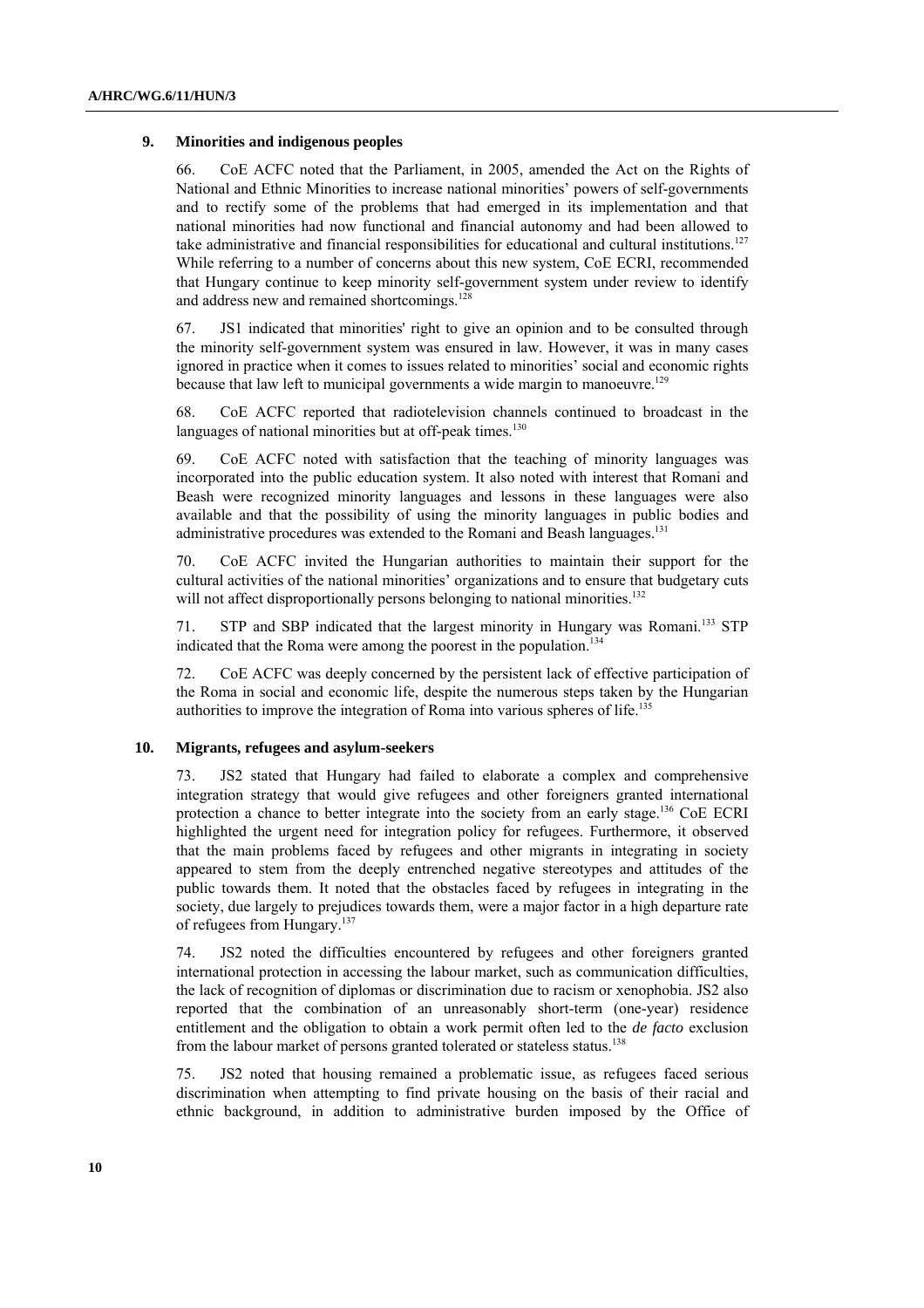Immigration and Nationality to receive a housing allowance. As a consequence, refugee homelessness had become an increasing phenomenon in recent years.<sup>139</sup>

76. JS2 reported that, despite the relatively favourable legislative framework on refugees' access of health care, language and cultural barriers, and the lack of medical staff's awareness about the relevant regulation often prevented refugees from accessing the health care services they were entitled to.<sup>140</sup>

77. JS1 reported that police officers sometimes failed to identify asylum seekers in border procedures. JS1 also reported on practices of forced return of asylum seekers to third countries, in breach of the principle of *non-refoulement*. 141 JS1 and JS2 recommended the establishment of adequate mechanisms to identify potential asylum seekers in border procedures.142

## **III. Achievements, best practices, challenges and constraints**

78. SBP stated that the general worsening economic situation led to increasing social tension and that women were particularly affected by the economic crisis.<sup>143</sup>

## **IV. Key national priorities, initiatives and commitments**

N/A

# **V. Capacity-building and technical assistance**

N/A

1

#### *Notes*

| The stakeholders listed below have contributed information for this summary; the full texts of all |
|----------------------------------------------------------------------------------------------------|
| original submissions are available at: www.ohchr.org. (One asterisk denotes a non-governmental     |
| organization in consultative status with the Economic and Social Council)                          |
| $C_{init}$ contain                                                                                 |

|    | Civil society |
|----|---------------|
| ΛI | Amnacty L     |

| AI         | Amnesty International, London, United Kingdom <sup>®</sup>                                  |
|------------|---------------------------------------------------------------------------------------------|
| HHC        | The Hungarian Helsinki Committee, Budapest, Hungary;                                        |
| HRF        | Human Rights First; New York, United States of America <sup>*</sup> ;                       |
| JS1        | Joint Submission 1: Chance for Children Foundation (CFCF), European Roma Rights             |
|            | Centre (ERRC) <sup>*</sup> , Foundation for the Women of Hungary (MONA), Hungarian          |
|            | Association for Persons with Intellectual Disability (ÉFOÉSZ), Hungarian Civil              |
|            | Liberties Union (HCLU), Hungarian Helsinki Committee (HHC), Legal Defence                   |
|            | Bureau for National and Ethnic Minorities (NEKI), Minority Rights Group                     |
|            | International (MRG) <sup>*</sup> , People Opposing Patriarchy (PATENT), The City is For All |
|            | (AVM); Budapest, Hungary;                                                                   |
| JS2        | Joint Submission 2: The Hungarian Helsinki Committee (HHC); Menedék –                       |
|            | Hungarian Association for Migrants; Budapest; Hungary;                                      |
| <b>SBP</b> | Sœurs du bon Pasteur, Budapest, Hungary;                                                    |
| STP        | Society for Threatened Peoples, Göttingen, Germany <sup>*</sup> .                           |
|            | Regional intergovernmental organization                                                     |
| CoE        | Council of Europe                                                                           |
|            | • CoE GRECO: Group of States against Corruption (GRECO): Second                             |
|            | Evaluation Round. Addendum to the Compliance Report on Hungary                              |

adopted by GRECO, 7-11 June 2010, Greco RC-II (2008) 4E Addendum;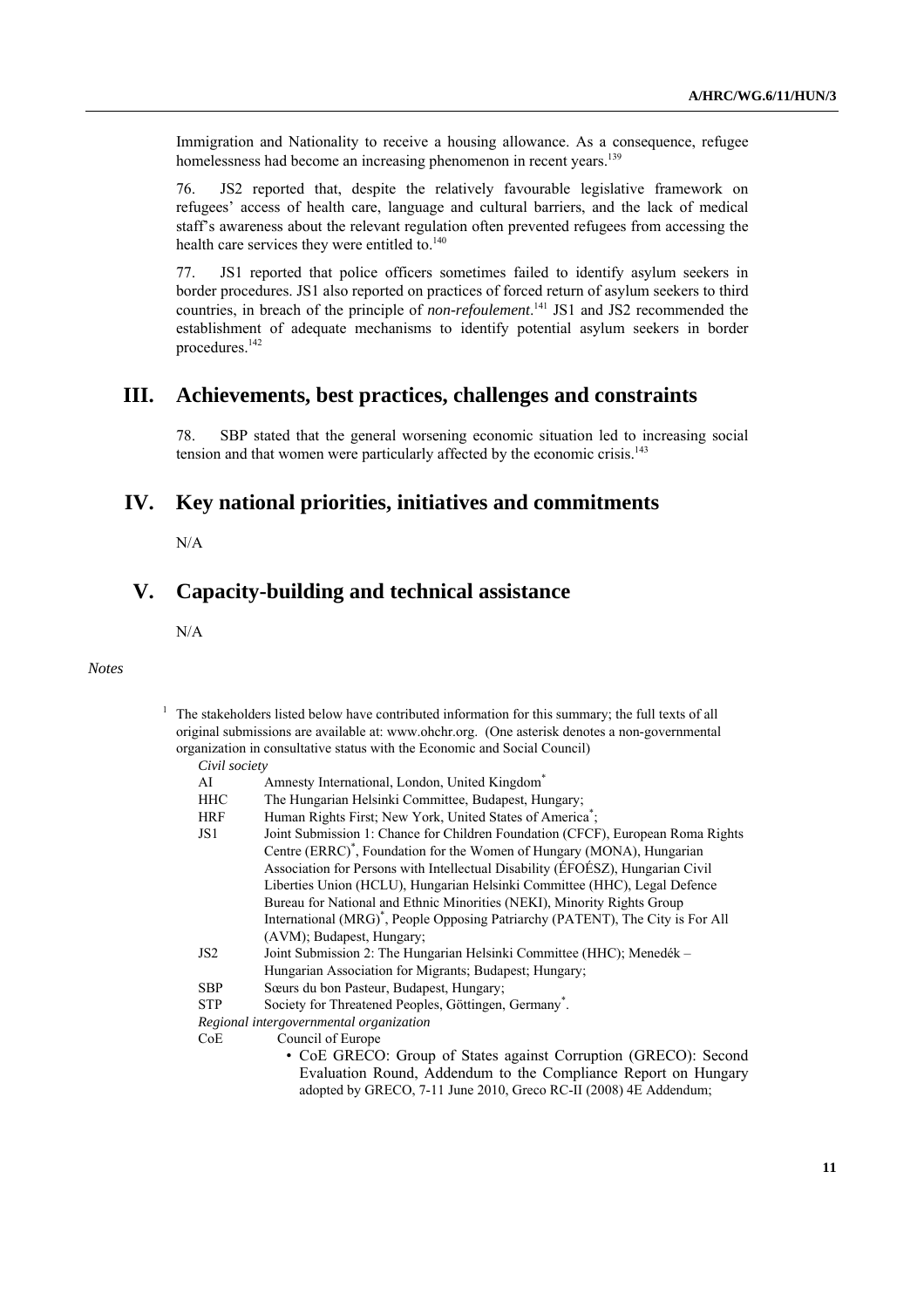- CoE CPT: Report to the Hungarian Government on the visit to Hungary carried out by the European Committee for the Prevention of Torture and Inhuman or Degrading Treatment or Punishment from 24 March to 2 April 2009, CPT/Inf (2010) 16, 8 June 2010;
- CoE ACFC: Advisory Committee on the framework Convention for the Protection of National Minorities, Third Opinion on Hungary adopted on 18 March 2010, ACFC/OPIII/(2010)001;
- CoE ECSR: European Committee of Social Rights, conclusions XIX-2 (2009), Articles 3, 11, 12, 13 and 14 of the Charter, February 2010:
- CoE Commissioner: Letter of Thomas Hammarberg, Commissioner for Human Rights of the Council of Europe to Mr. Gordon Bajnai, Prime Minister of Hungary, CommDH(2009)39, 22 October 2009;
- CoE ECRI: European Commission against Racism and Intolerance, Report on Hungary (fourth monitoring cycle), adopted on 20 June 2008, published on 24 February 2009, CRI(2009)3. 2
- <sup>2</sup> HHC, p. 5; JS1 Annex, p. 2.
- <sup>3</sup> CoE ECRI, para. 7.
- $<sup>4</sup>$  HHC, para. 1.3 and p. 5.</sup>
- $5$  STP, p. 1.
- 6 CoE ACFC, para. 45; see also CoE ECRI, paras. 29–33.
- 7 STP, p. 3.
- 8 CoE ACFC, para. 46; see also CoE ECRI, paras. 37–41.
- <sup>9</sup> CoE ECRI, paras. 44 and 46.
- $10$  CoE ECRI, paras. 50-51.
- <sup>11</sup> CoE ACFC, paras. 23 and 53.
- <sup>12</sup> CoE ACFC, paras. 53-54.
- 13 SBP, para. 20.
- <sup>14</sup> CoE ACFC, para. 57.
- 15 JS1, paras. 4.1.
- 16 CoE ACFC, paras. 82, 85 and 86.
- <sup>17</sup> HHC, para.  $3.3$ ; see also JS1, para. 4.7.
- <sup>18</sup> JS1, para. 4.8; see also CoE ECRI, paras.  $69-74$ .
- 19 HRF, paras. 3, and 9–11.
- <sup>20</sup> JS1, para. 4.5; AI, 1; CoE ACFC, paras. 73–74; CoE Commissioner, p. 2.<br><sup>21</sup> HRF, paras. 8 and17.<br><sup>22</sup> HRF, para. 15; see also JS1, para. 4.6 and CoE ECRI, paras. 67–68.
- 
- 
- <sup>23</sup> AI, pp. 4–5; see also JS1, para. 4.9 and JS1 Annex, p. 3; CoE ECRI, paras. 188–191. CoE ECRI, paras. 72–74.
- 
- <sup>25</sup> AI, pp. 1–2; see also CoE ECRI, paras. 17–18.
- $26$  AI, p. 2–3.
- <sup>27</sup> HRF, para. 18; HHC, para. 3.2; JS1, para. 4.6; see also CoE ECRI, paras. 21–22. <br><sup>28</sup> CoE ECRI, para. 19.
- 
- $29$  JS1, para. 6.1.
- <sup>30</sup> HHC, para. 2.1 and p. 5; JS1, para. 3.1 and JS1 Annex, p. 2.<br><sup>31</sup> HHC, para. 2.2; JS1, para. 3.1.
- 
- 32 CoE CPT, para. 11.
- 33 JS1, para. 3.2.
- 34 CoE ECRI, para. 176.
- 35 HHC, para. 2.12; JS1, para. 3.1.
- 36 CoE CPT, para. 13.
- 37 JS1 Annex, p. 2.; HHC, p.5; see also CoE CPT paras. 15–25.
- <sup>38</sup> HHC, para. 2.8.
- 39 HHC, p. 5.
- 40 HHC, para. 2.9.
- 41 CoE CPT, para. 23.
- 42 JS2, p. 3.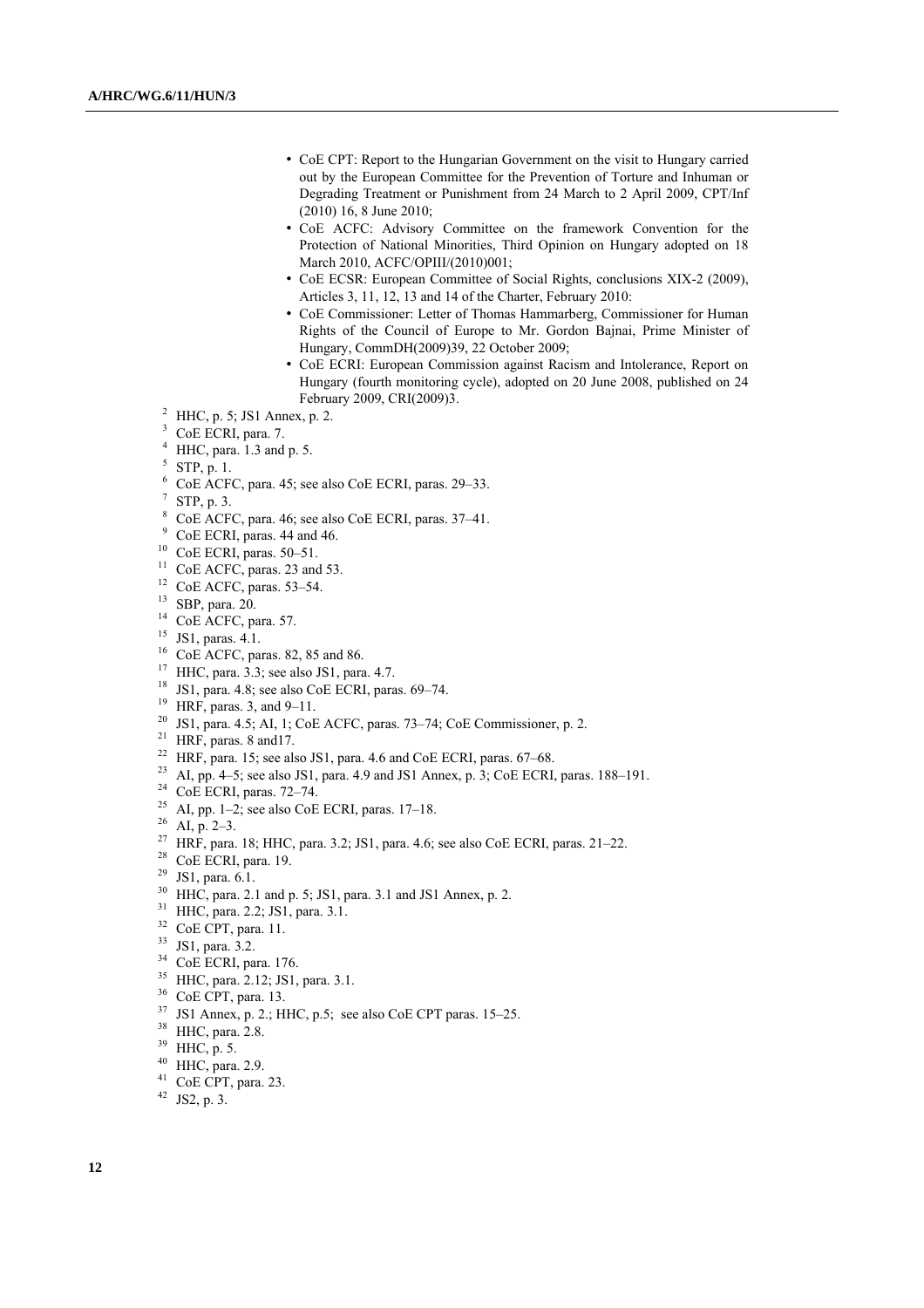- 43 CoE ECRI, para. 158.
- 44 CoE CPT, para. 35, see also CoE ECRI, para. 159.
- 45 JS2, p. 5.
- 46 JS2, p. 9.
- 47 JS1, para. 7.5.
- 48 JS1, para. 3.3; JS2, p. 4.
- 49 JS1 Annex, p. 2; JS2, p. 9. 50 JS1, para. 6.1.
- 
- $51$  JS1, para. 3.4; see also JS2, p. 3.
- $52$  CoE CPT, paras. 43-45.
- $^{53}$  JS2, p. 9; see also JS1 Annex, p. 2; see also CoE CPT, para. 50.  $^{54}$  CoE CPT, para. 54; see also CoE CPT, para. 79.
- 
- 55 HHC, para. 2.3 and p. 5; CoE CPT, para. 64.
- 56 CoE CPT, para. 9.
- 57 JS1, para. 3.9.
- $58$  SBP, paras. 5–6.
- $59$  JS1, para. 3.9; see also SBP, para. 6.
- 60 SBP, para. 27.
- $61$  JS1 Annex, pp. 2–3.
- 62 JS1, para. 3.7.
- 63 HHC, para. 2.14; see also JS1 Annex, p. 2; CoE ECRI, paras. 182–184.
- $^{64}$  CoE CPT, paras. 21, see also JS1 Annex, p. 2; CoE ECRI, paras. 182–184. 65 JS1, para. 4.2.
- 
- $66$  HHC, para. 2.5; see also JS1, para. 7.4.
- 67 HHC, p. 5; JS1 Annex, p. 5.
- 68 HHC, para. 2.10.
- 69 JS1, para. 4.1.
- $70$  HHC, p. 5; see also CoE CPT, para. 24.
- 71 CoE CPT, para. 24.
- 72 JS2, pp. 5–6.
- $73 \text{ JS2}, \text{p. 9}, \text{see also CoE CAT}, \text{para. 49}.$
- 74 JS1, para. 7.1.
- $75$  JS2, p. 6.
- $76$  JS2, pp. 9-10.
- 77 CoE ACFC, para. 78.
- 78 CoE ECRI, paras. 9–13.
- 79 CoE Commissioner, p. 2.
- 80 JS1, para. 5.2.
- 81 CoE Commissioner, p. 1; CoE ACFC, paras. 21 and 76.
- $82$  STP, pp. 1–2; see also CoE ACFC, para. 75.
- $83$  JS1, para. 5.2; see also CoE ECRI, paras. 23–24.
- 84 CoE ACFC, para. 81, see also CoE Commissioner, p. 2.
- 85 CoE ACFC, paras. 76–80.
- 86 JS1, para. 5.3.
- 87 JS1, para. 5.5.
- 88 CoE-GRECO, paras. 4 and 8.
- 89 JS1, para. 5.6.
- $90$  JS1, para. 5.7 and Annex, p. 4.
- 91 JS1, para. 5.7.
- $92$  JS1 para 5.9 and Annex, p. 4.
- 93 JS1, para. 5.10.
- <sup>94</sup> CoE ACFC, paras. 19 and 30.
- <sup>95</sup> JS1, para. 5.11, see also CoE ACFC, paras. 136–139 and p. 32; CoE ECRI, paras. 57–59. SBP, para. 24.
- 
- $97$  JS1, para. 2.2; see also CoE ACFC, para. 25.
- 98 STP, p. 2; SBP, para. 16; CoE ECRI, paras. 113–119.